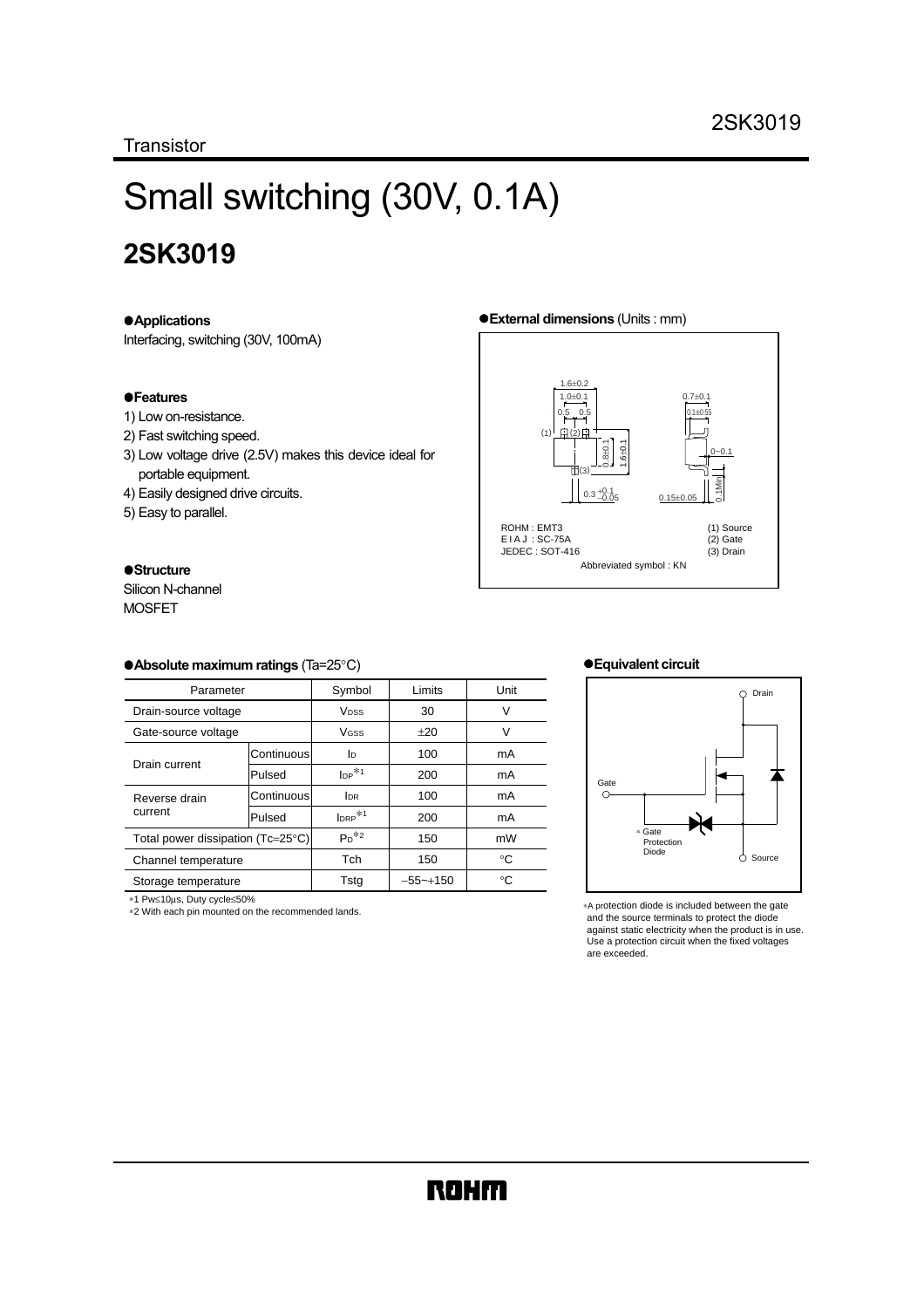## **Transistor**

#### !**Electrical characteristics** (Ta=25°C)

| Parameter                                  | Symbol                      | Min. | Typ. | Max.                     | Unit | Conditions                                 |
|--------------------------------------------|-----------------------------|------|------|--------------------------|------|--------------------------------------------|
| Gate-source leakage                        | <b>I</b> GSS                | -    |      | ±1                       | μA   | VGS=±20V, VDS=0V                           |
| Drain-source breakdown voltage             | V(BR)DSS                    | 30   |      | -                        | V    | $I_D=10\mu A$ , $V$ GS=0V                  |
| Zero gate voltage drain current            | <b>l</b> pss                |      |      | 1.0                      | μA   | V <sub>DS</sub> =30V, V <sub>GS</sub> =0V  |
| Gate threshold voltage                     | $V$ GS(th)                  | 0.8  |      | 1.5                      | V    | V <sub>DS</sub> =3V, I <sub>D</sub> =100µA |
| Static drain-source on-state<br>resistance | R <sub>DS(on)</sub>         | -    | 5    | 8                        | Ω    | I <sub>D</sub> =10mA, V <sub>GS</sub> =4V  |
|                                            | RDS(on)                     | -    | 7    | 13                       | Ω    | l <sub>D</sub> =1mA, V <sub>GS</sub> =2.5V |
| Forward transfer admittance                | $ Y_{fs} $                  | 20   |      | -                        | ms   | I <sub>D</sub> =10mA, V <sub>DS</sub> =3V  |
| Input capacitance                          | $\mathbf{C}$ iss            | -    | 13   | $\overline{\phantom{0}}$ | pF   | $V$ <sub>DS=5</sub> $V$                    |
| Output capacitance                         | $\mathrm{C}_{\mathrm{oss}}$ | -    | 9    | -                        | pF   | $V$ $(s=0V)$                               |
| Reverse transfer capacitance               | C <sub>rss</sub>            | -    | 4    | -                        | pF   | $f=1MHz$                                   |
| Turn-on delay time                         | $td($ on $)$                | -    | 15   | -                        | ns   | $I_{D}=10mA.$ $V_{DD}=5V$                  |
| Rise time                                  | tr                          |      | 35   |                          | ns   | $V$ <sub>GS=5</sub> $V$                    |
| Turn-off delay time                        | $t_{d(off)}$                |      | 80   |                          | ns   | $R = 500\Omega$                            |
| Fall time                                  | tr                          |      | 80   |                          | ns   | $R$ GS=10 $\Omega$                         |

#### !**Packaging specifications**

| Type    | Package                         | Taping |
|---------|---------------------------------|--------|
|         | Code                            |        |
|         | Basic ordering unit<br>(pieces) | 3000   |
| 2SK3019 |                                 |        |

#### !**Electrical characteristic curves**



Fig.1 Typical output characteristics







Fig.3 Gate threshold voltage vs. channel temperature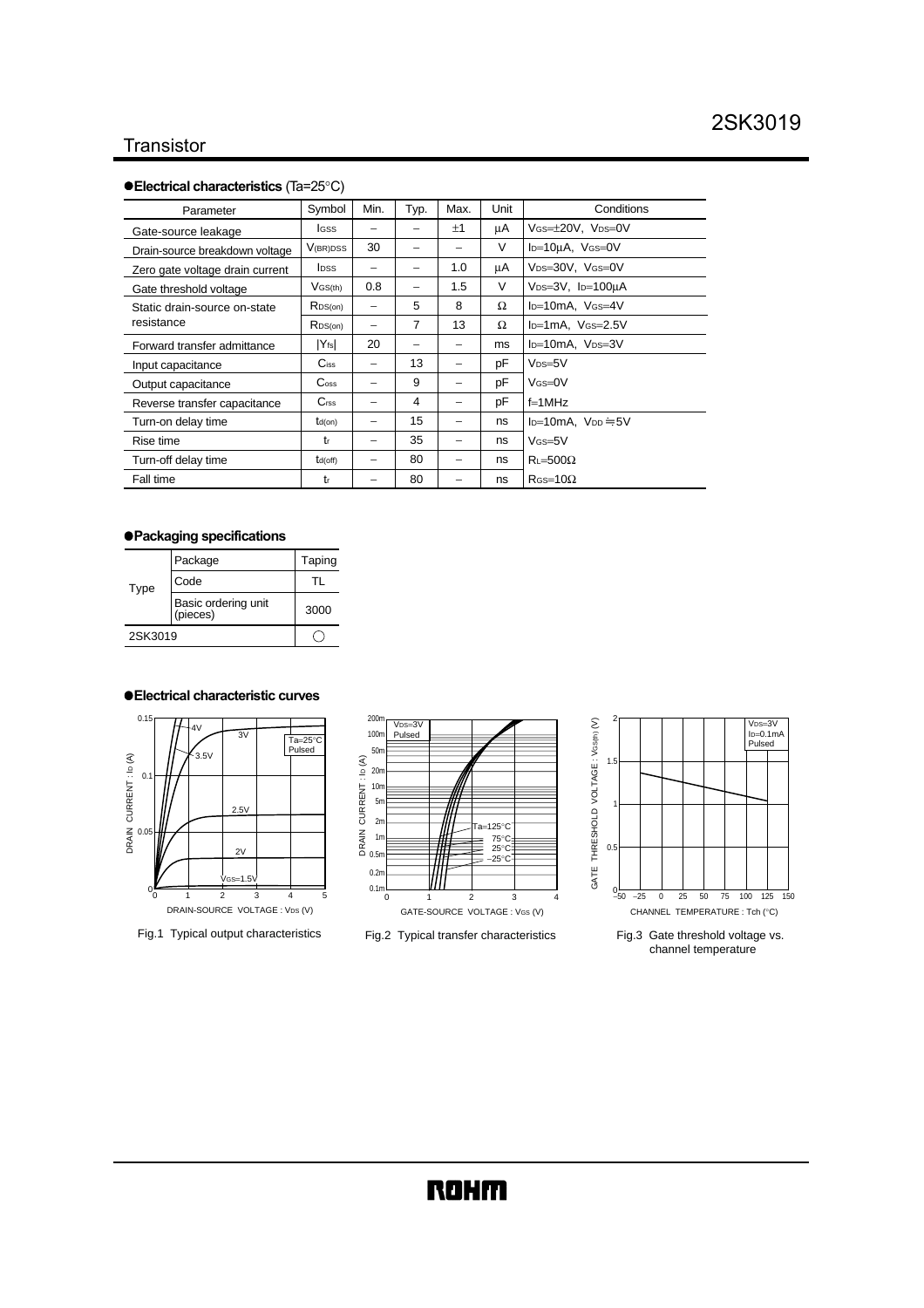# 2SK3019

### **Transistor**



**ROHM**